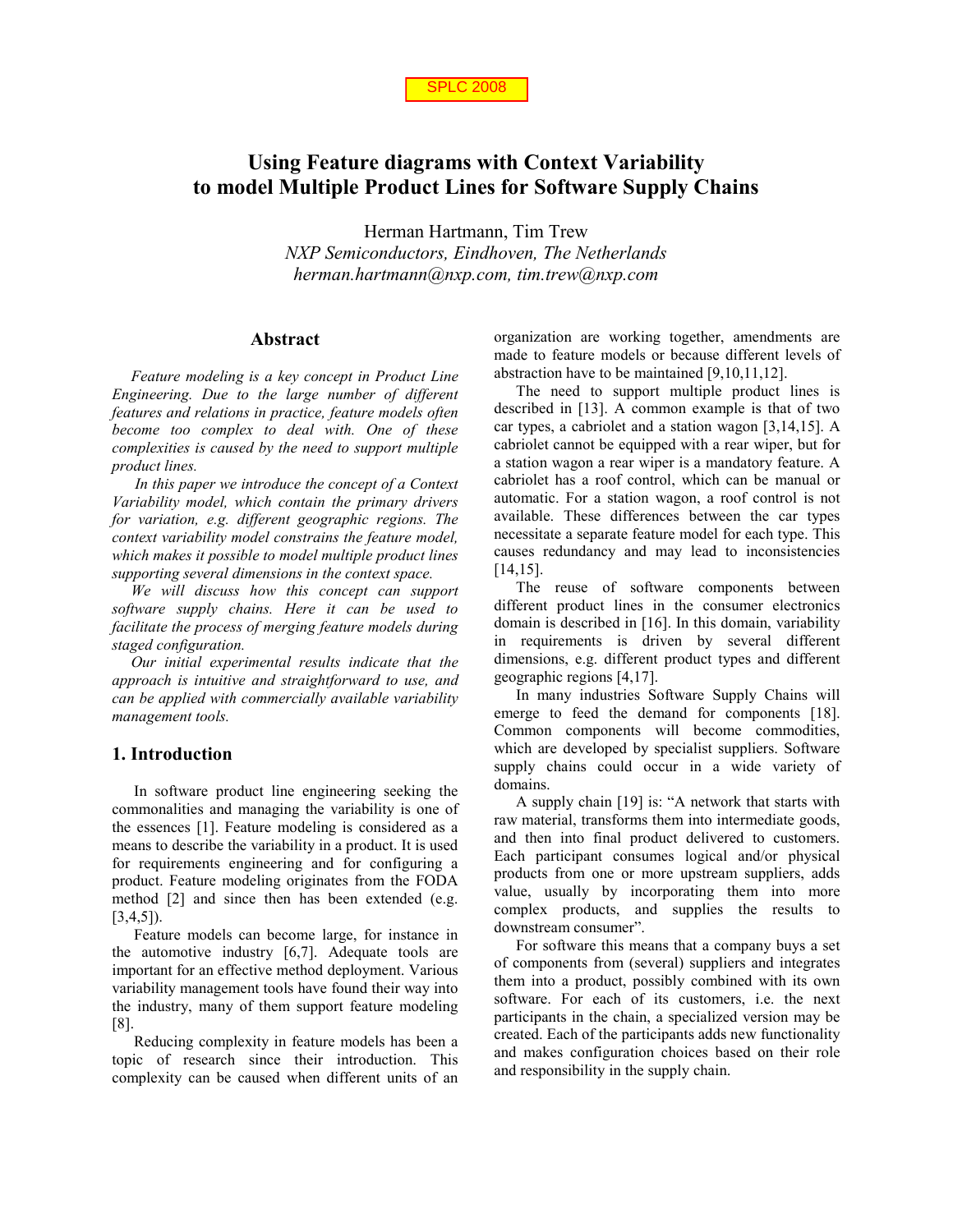**Overview:** The remainder of this paper is structured as follows: We will start with giving an overview of earlier work. We will then introduce the novel concept of a *Context Variability* model, which, combined with a Feature model, is able to model multiple product lines supporting several dimensions in the context space.

We will then describe how staged configurations can be applied to generate a specialized feature model. We will continue with describing how this concept facilitates the merging of feature models from different suppliers. We will then make a comparison with related work and we will end with a description of the results of a preliminary case study and describe topics for further research.

Although the semiconductor industry contains a huge variety of different features and provides a challenging case, we will use examples from the automotive industry to illustrate our approach. The example is described in such an order that it matches that of the players of a software supply chain.

# **2. Related work**

### **2.1. Multiple product lines**

Czarniecki and Eisenecker [3] suggest the use of "vertical" dependency rules between high level features and lower level features to deal with different feature models for different product types.

Buhne *et al.* [14] describe the problems related to the use of a single feature model and propose the use of a centralized variability model, which is later elaborated and described as the Orthogonal Variability Model [20]. In a later paper, Buhne *et al.* [21] discuss various approaches and describe a way to model different product lines as part of the Orthogonal Variability Model. In their approach a solution is presented for modeling variation across different product types (e.g. DVD, MP3 and Hard-diskrecorder).

Reiser and Weber [15] discuss several scenarios, including the use of a product tree with relations to a feature model. They came to the conclusion that this method is not scalable because it would lead to a lot of redundancy for large product families. Also the loss of the rationale for selection criteria is discussed. Reiser and Weber suggest the use of a product set to describe the constraints for different products and the tool support that is essential to make it practical.

# **2.2. Staged development and Software Supply Chains**

Pohl *et al.* [20] described that there are different stakeholders that decide on the variability of a product and Czarniecki [5] used a similar notion of different parties and roles that eliminate variabilities.

Czarniecki *et al.* [4] describe that a process of specifying family members may be performed in several stages, where each stage eliminates certain configuration choices. A transformation process is described that supports the specialization for refinement of feature models in different stages of development. In [5] this approach is extended to support software supply chains. The need for merging feature models, due to software supply chains, is also addressed here. In this paper the use of multi-level configuration is described to represent feature descriptions at different levels and use this for different stages. They suggest using a level-0 feature model describing the different market segments or geographic regions as a high level requirement.

# **3. Feature diagrams for multiple product lines**

# **3.1. Context Variability model**

In this paper we will introduce the novel concept of *Context Variability*. Context variability is the variability of the environment in which a product resides.

A Context Variability Model consists of general classifiers of the context in which the product is used. A general classifier stands for a set of requirements or constraints for that context. The Context Variability model captures the commonality and variability of the context.

**Examples:** A general classifier of the context could be a geographic region. For a mobile phone the requirements for the European continent is to support for the 1800MHz band (a technical requirement) and SMS messaging (a commercial requirement). Both 1800MHz and SMS messaging are requirements that hold for *all* mobile phones in Europe. Another classifier of the context could be the type of user. Is it a type of user that likes all kinds of gadgets (also known as technology enthusiasts) or is it an elderly person that is reluctant to use new technology. Another example of classifier can be the type of product in which the software is used, e.g. a DVD-player, MP3 player or hard-disk-recorder.

The Context Variability can be represented with the commonly used FODA diagrams, although the context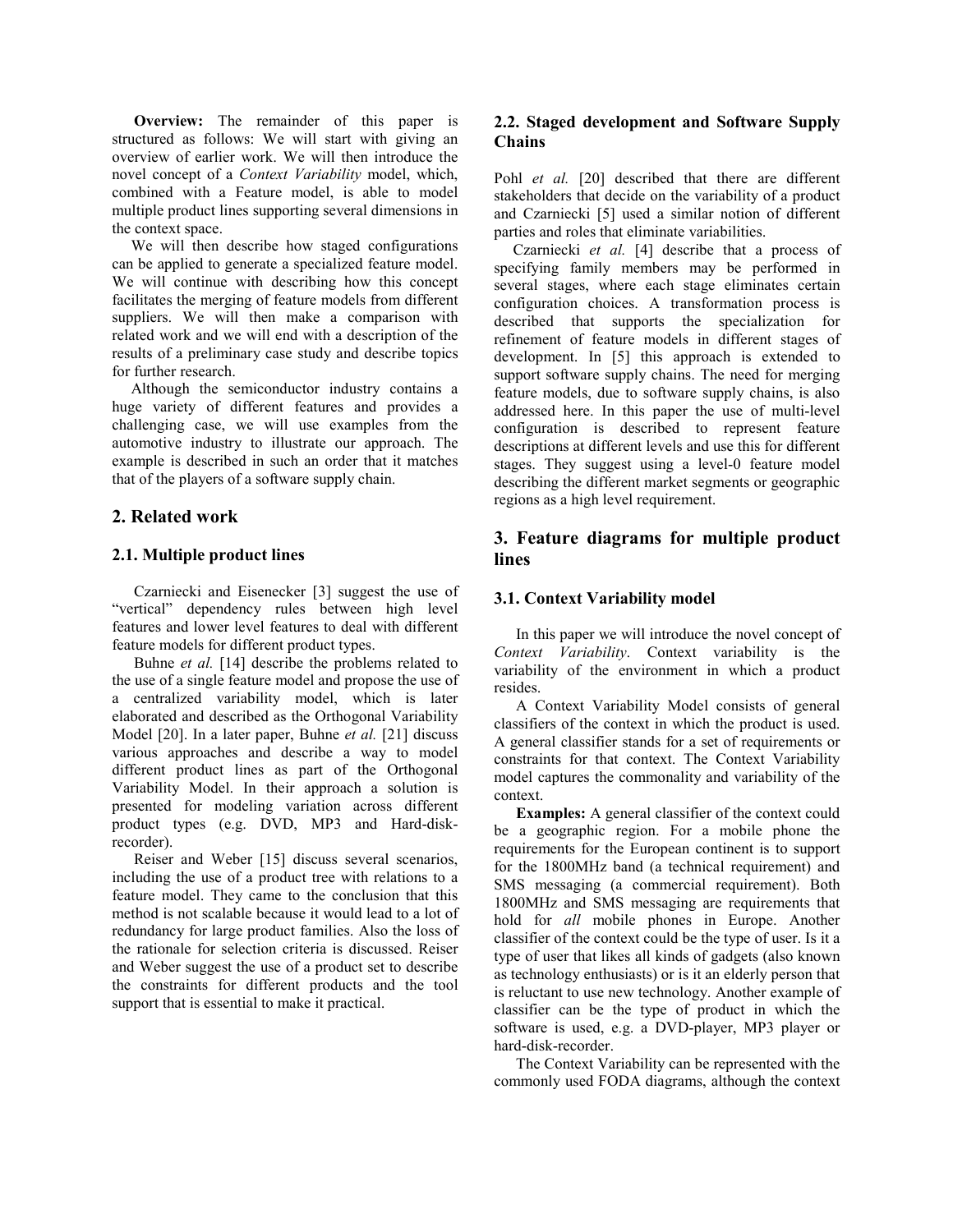classifiers are not features. It may include sub- "features" (meaning sub-classifiers), cardinalities and dependencies between classifiers.

For cardinality or group cardinality the minimum value is always 0 (e.g., [0..x]). In other words, a context variation point cannot be mandatory.

#### **3.2. Multiple-Product-Line-Feature Model**

The Context Variability Model is combined with a conventional feature model to create a new model, which will be called the *Multiple Product Line Feature Model*, or for short, the *MPL-Feature model*.

The feature model is used in the classical way, and describes the commonality and variability for a product range and the dependencies between different features.

By making this separation, a feature model contains the possible features, with dependencies that capture the (technical) dependencies between the features.

The dependencies related to the context are modeled as dependencies between the Context Variability model and the feature model, as shown in figure 1. These dependencies are captured in the same way as dependencies within a conventional feature model.



**Fig. 1.** MPL-Feature Diagram

The types of dependencies between the Context Variability model and the Feature Model include "requires" and "excludes", as is common with conventional Feature models. Besides these dependency relations we will introduce a new relation. This type of relation narrows the cardinality of either a feature or a group, as will be illustrated in section 3.3. Furthermore, each dependency can be annotated with a rationale for the constraint imposed by the context. It is important that the rationale is captured, e.g. to assess the impact of requirements changes. For instance a purely "commercial" rationale can always be changed, but is valuable for a software supplier to record. In contrast, it may not be possible to change a dependency with "technical" rationale, if it were a property of the domain, or it might have a major impact on the product line architecture.

Because of the size of the Feature Model for realistic product lines and the complexity of the constraints, it is therefore necessary to create a model, rather than relying on static diagrams, supported by appropriate tooling. Consequently, we will represent dependencies in textual form, and display filtered graphical views.

#### **3.3. Example**

To illustrate our concept we will use a fictitious example. Imagine a manufacturer of car infotainment systems, a tier-1 supplier in the automotive industry.

**Features:** The software of the infotainment system consists of several optional features for information and entertainment purposes. For instance: a navigation system, a radio, MP3 player, DVD player, interface to external MP3 player dock, a USB connector and memory card slot, Bluetooth connections, etc. Several standards are support such as various DVD-regions, broadcasting and communication protocols (FlexRay, ZigBee and Bluetooth). Figure 2 shows a subset of the infotainment system, using the FODA notation.



**Fig. 2.** Feature Diagram infotainment system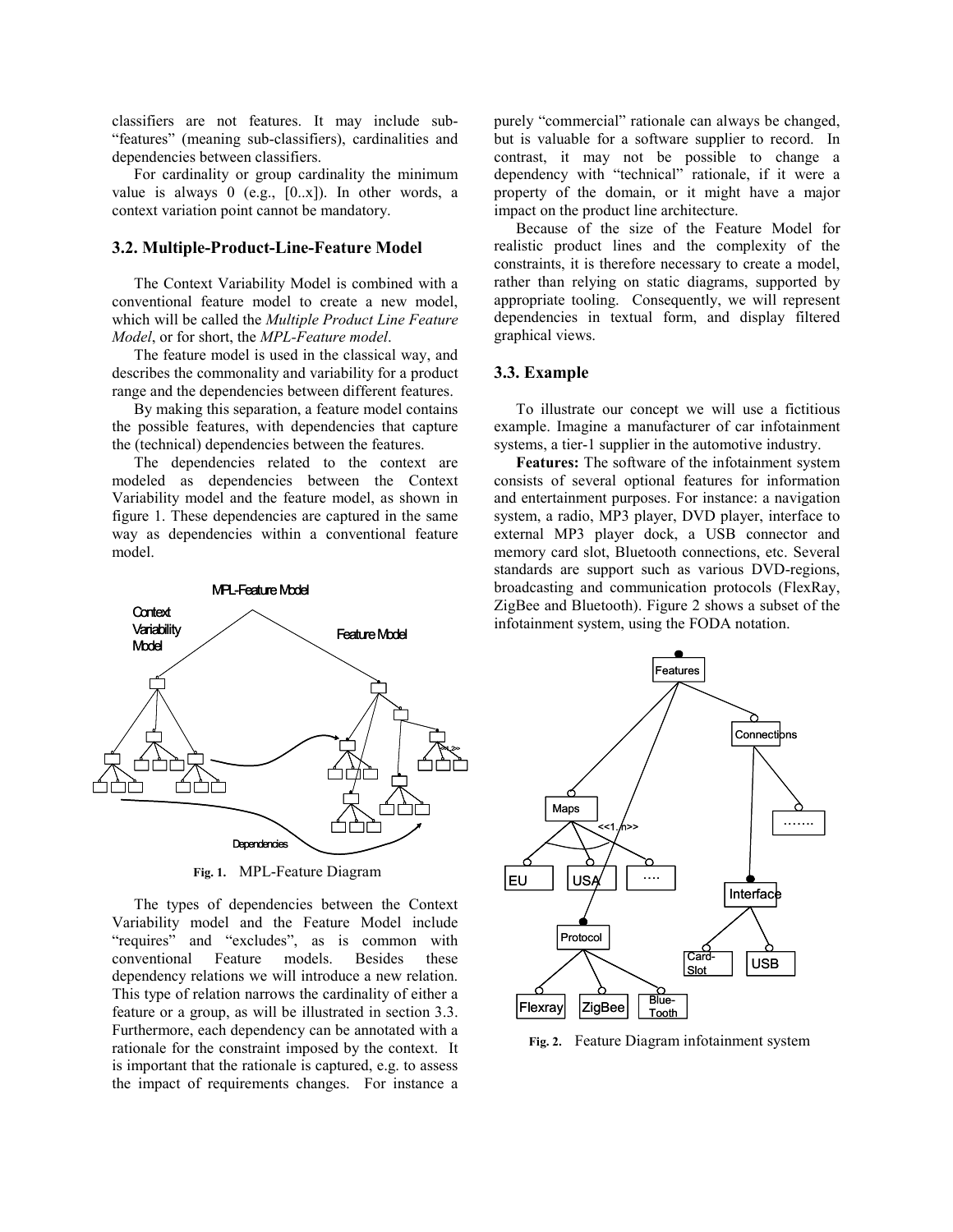**Context:** The infotainment manufacturer creates products for different Car manufacturers: CarA, CarB, CarC and CarD, for different continents: USA, Asia and Europe, and has three product types: budget, midrange, high-end. The budget, with a small feature set, fits into the space used for ordinary car radios. The mid-range type contains more features, is larger and therefore needs more cabin space. The high-end contains many possible features, is significantly larger then the mid-range, so needs space in the trunk.

A diagram of the Context Variability model is shown in figure 3.



**Fig. 3.** Context Variability Diagram of the infotainment system

The dependencies between the context variability model and the feature model represent the specific requirement of each classifier. Some examples of dependencies and their rationales are presented below, using a textual notation.

European Maps are part of the Navigation system and in Europe DVDs with region 2 must be supported:

Continent.Europe <<requires>> European Maps {Rationale: Obvious} Continent.Europe <<requires>> DVDregion 2 {Rationale: Standard}

Manufacturer CarA may not support a specific communication protocol:

```
Car-Brand.CarA <<excludes>> FlexRay 
protocol
```
The budget (small) configuration can only support a USB interface *or* a Card Slot, not both, because the size of the front panel is too small.

Type.Budget << sets group cardinality of >> MP3 interface >> << to>>  $[0..1]$ {Rationale: Technical; Too small size of front}

Dependencies can also relate to different context classifiers: In the USA, CarA does not sell budget:

Continent.USA AND car type.CarA <<exclude>> budget {Rationale: Logistics}

Or become even more complex: In the Asian market, CarB only sells midrange without Memory-Card slot:

Car Type.CarB AND Continent.Asia AND Type. Mid-range <<exclude>> Memory-Card. {Rationale: Commercial}

Figure 4 shows a diagram of the MPL-Feature model with a graphical representation of the dependencies between the Context Model and the Feature Model (for reasons of clarity only a subset of the dependencies are shown).



**Fig. 4.** MPL-Feature Diagram of the infotainment system

#### **3.4. Extendibility and Scalability**

In theory, all kinds of requirements can be captured. The car infotainment manufacturer could use this type of information, for instance, to exclude this combination from the test set or to analyze the commonality and variability in their product families.

However, some of the dependencies shown in the example of section 3.3 are more likely to be maintained and used by the car manufacturers, i.e. the downstream participant in the supply chain. It is their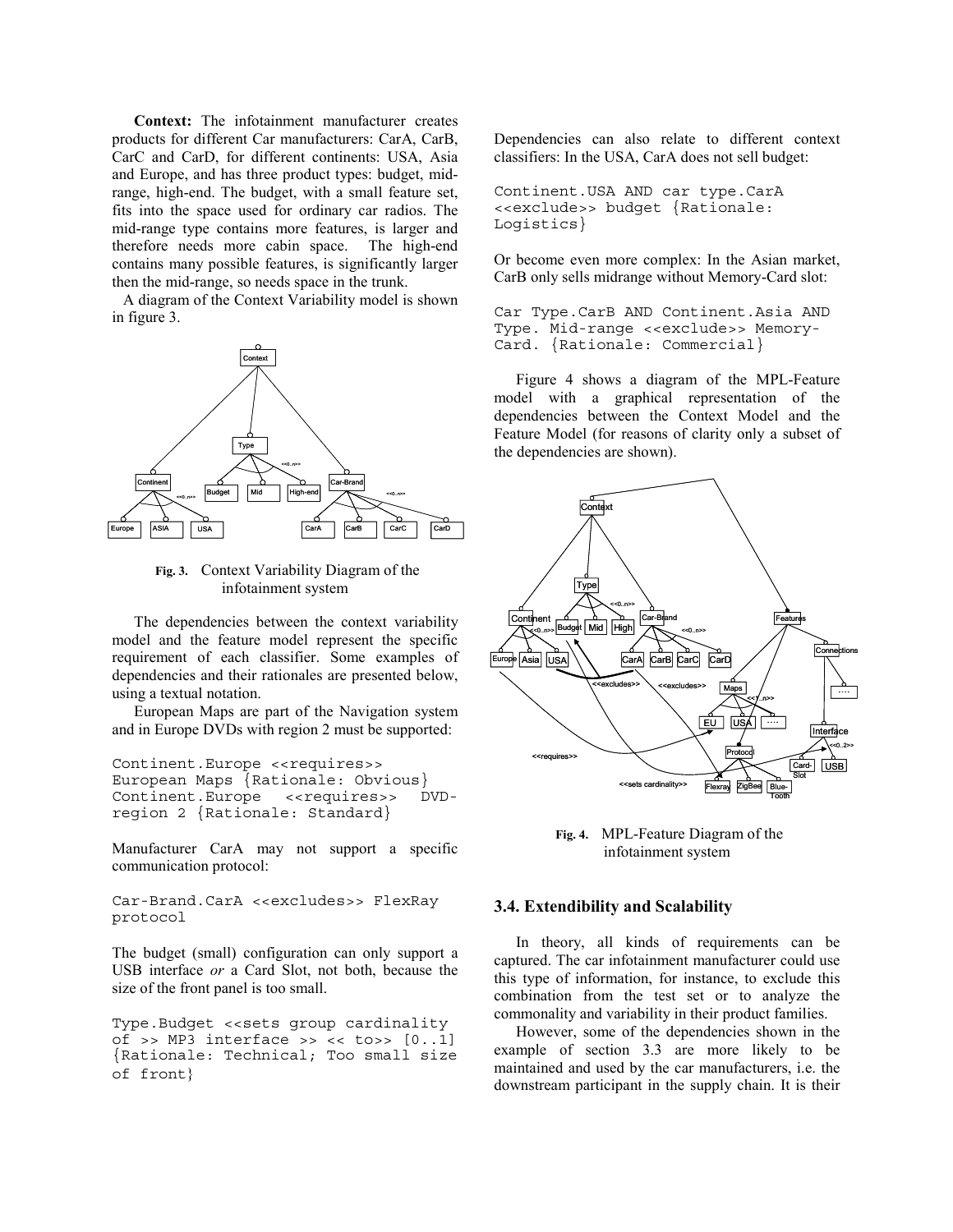"role" in the supply chain to capture this and use it to generate different car types with an integrated infotainment system. In other words, the dependency relations "belong" to the participant of the supply chain that is responsible for it.

In this way the MPL-feature models are reduced in size and complexity for each participant in the supply chain. This will be explained in section 4.

### **3.5. Sub-classifiers as part of the context variability model**

A sub "feature" as part of the context variability model can be used to capture specific requirements for this sub classifier.

 In our example we could use sub-classifiers for the continent Europe, such as The Netherlands, UK and Germany, which would capture specific requirements for these countries. In addition to this one could add sub-classifiers describing the use of the Euro as standard monetary unit, which holds for some countries of the EU.

The dependency rules that are part of the subclassifiers, i.e. the children, "overrule" that of their parents. In this way it is avoided that one ends up with many context classifiers, each representing a small set of requirements.

All kinds of groupings and sub classifiers are possible to capture variability and commonality in the context space.

# **4. Context Variability in Software Supply Chains**

# **4.1. Requirements from Software Supply Chains**

In software supply chains, each of the participants creates software components that are specialized for their customers, i.e. the downstream participant. The customer integrates the components of the supplier into their own products and generates specialized products for their customers, i.e. the next downstream participant

The supplier has to be able to capture the requirements for each customer to be able to generate a specialized product for that customer. In order to do this efficiently, the software supplier has to create a product family, or a set of reusable artifacts, and has to maintain the commonality and diversity of the different contexts, such as the different product types and customers.

In this section we will describe how specialized feature models can be generated from the MPL-Feature

model. We will apply the concepts of specialization and configuration that have been described by Czarnecki *et al.* [4, 5]. In the next section we will discuss the subject of merging feature models.

#### **4.2. Generating a specialized feature model**

The concept of specialization and configuration can be applied to the feature model as well as the Context Variability model.

A selection in the Context Variability model, followed by a transformation of the MPL-Feature model, leads to a more specialized MPL-Feature model with fewer options.



### MPL-Feature Model

**Fig. 5.** Generating specialized Feature Models

A fully specialized Context Variability model results in a feature model for a single context i.e. that contains only those variation points which are available for that context. A partly configured Context Variability model results in an MPL-Feature model for a reduced set of product lines, with still one or more dimensions of freedom in the context space. See figure 5.

The decision on what and how far to specialize a feature model depends on what variability will be left to the customer. Some of the selections have to be made by the customer, like described in section 3.4. Some other choices will be for the supplier, such as for which customer the product will be and the dependencies related to the hardware that will be delivered to that customer.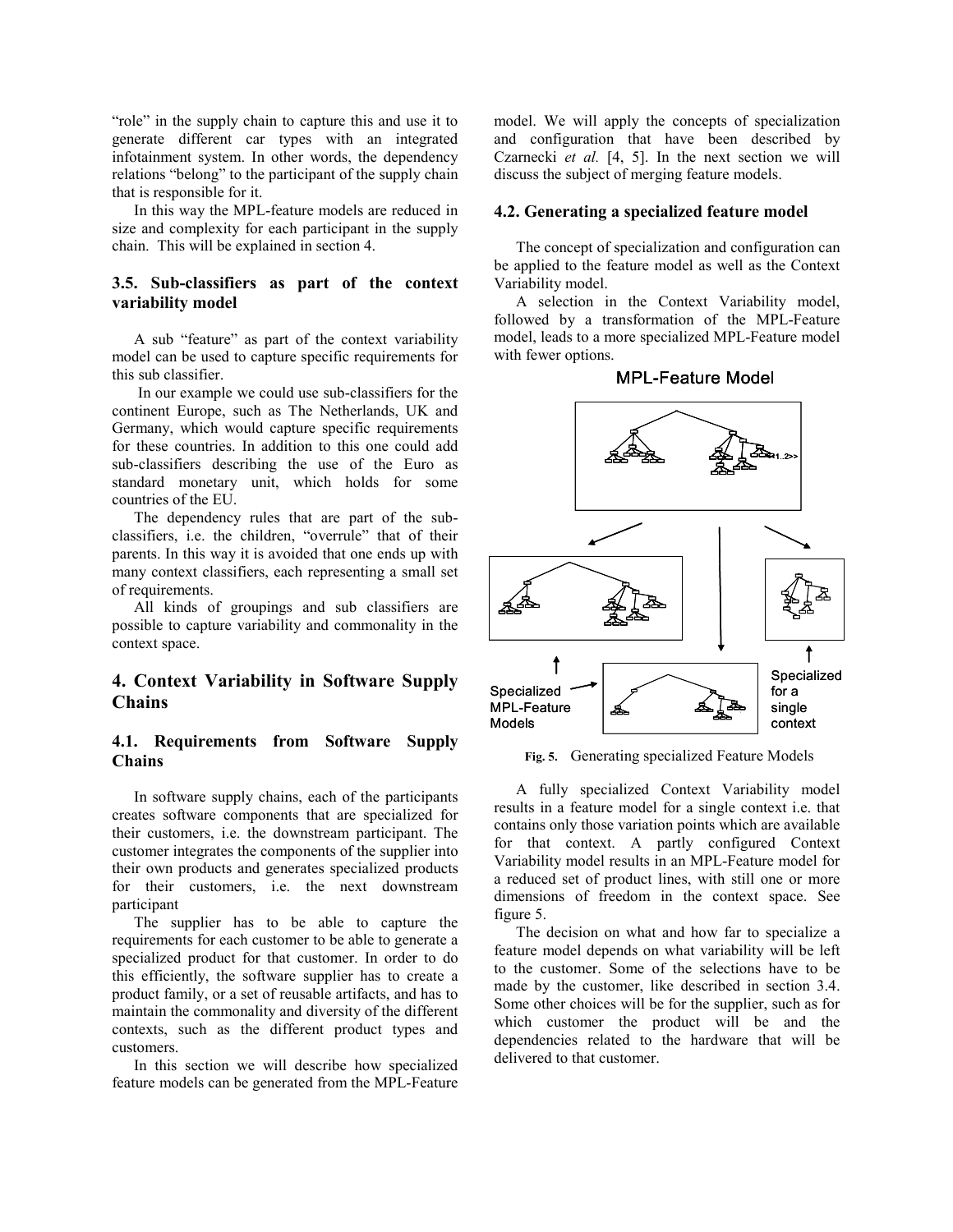#### **4.3. Example**

Figure 6 shows a diagram of the specialized feature model for budget product for CarA of the car infotainment system that is obtained by selecting the budget and the CarA classifiers in the Context Variability model, followed by a transformation. Because of the dependency relations, FlexRay is no longer part of the features and the MP3 Interface has a group cardinality of [0..1].



**Fig. 6.** MPL-Feature Diagram for CarA budget

This MPL-Feature model can be supplied to CarA, which can select the region and select specific features to be included.

### **4.4. Specializing group cardinality in the Context Variability model**

As described in section 3.2 it is possible to use group cardinality in the Context Variability model. The following example shows the value of this in practice.

We could have added a group cardinality of [0..3] in our example for the different continents instead of the current [0..1]. We then could have configured Europe and Asia and thus would have obtained a specialized feature model that represents the features for the infotainment system that is suitable for both Europe and Asia.

#### **4.5. Extensions through the development lifecycle**

More branches can be added to the MPL-feature model during later development phases. For instance a branch that models the different hardware platforms on which the software runs, i.e. the *Product Line Architecture feature model*. Once a small set of platforms have been defined to satisfy the required product line variability, these will impose additional constraints on how the product line requirements can evolve without an expensive redesign. Furthermore, the requirements for specific manufacturers could be added to support specialization of the feature model.

### **5. Merging MPL-Feature models**

# **5.1. Merging feature models**

The next stage in a software supply chain involves the merging of feature models. These could be feature models from one or more suppliers, possibly with their own feature models. There are number of pitfalls that might occur when software components are integrated and feature models are merged.

Merging feature models is a general problem in software supply chains and not only for multiple product lines. In this section we will start with describing the specific issues related to MPL-Feature models and will discuss the issue of *overlapping* feature models, which is generic for software supply chains. We will discuss the following possible scenarios:

- Merging a single product line feature model into an MPL Feature model.
- Merging an MPL Feature model into another MPL –Feature model.
- Merging models from different suppliers.
- Merging overlapping feature models.

### **5.2. Merging a single product line feature model**

Merging a single product line feature model into a MPL-feature model is a straightforward three step approach. First, the two feature models are merged as separate leaves, or one feature model becomes a leaf of the other. The second step is to add the dependencies between the features of the merged models. Finally, the dependencies between the context and the new leaf are added.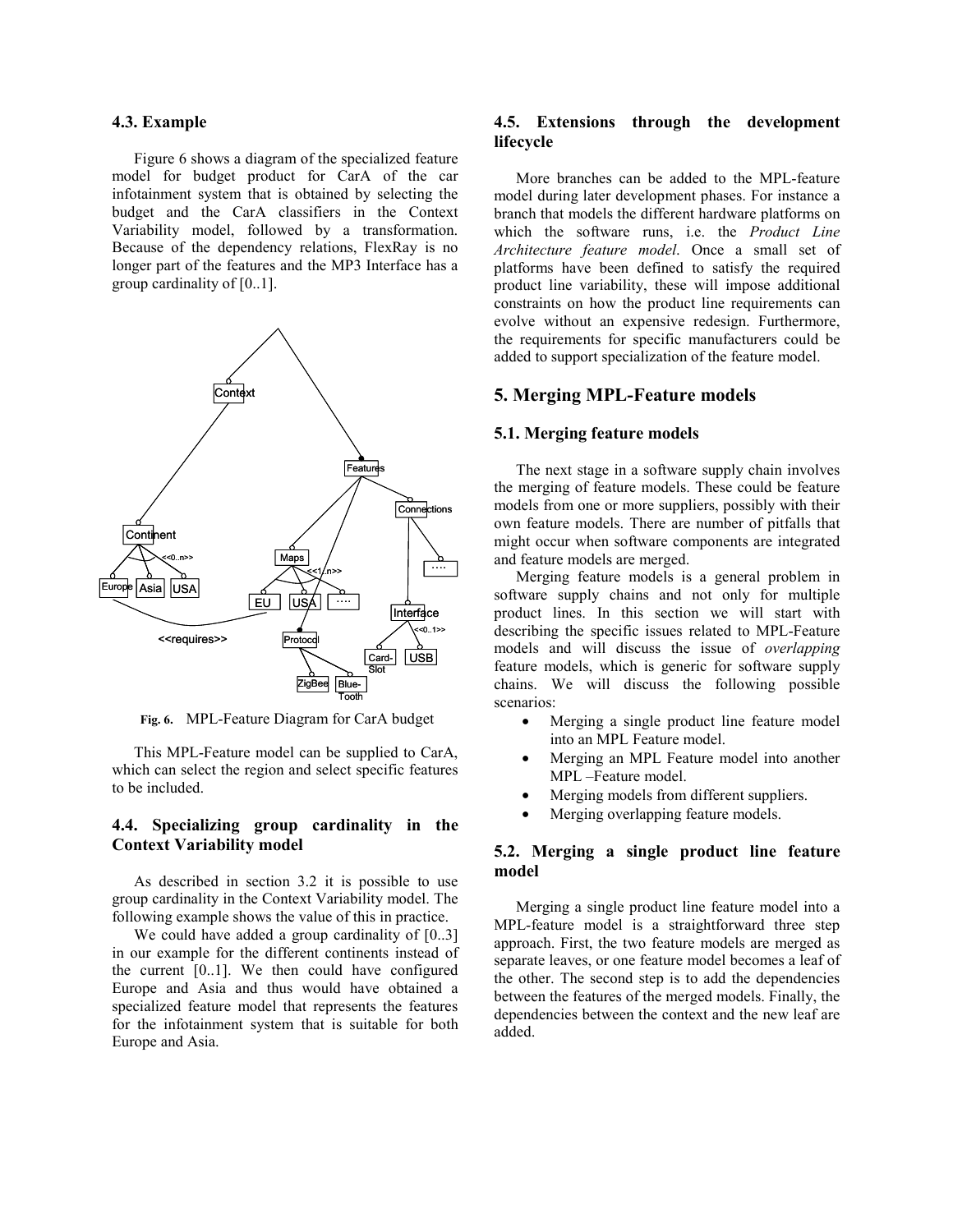#### **5.3. Merging two MPL-Feature models**

When two MPL-Feature models are merged into one MPL-feature model, an extra step is necessary, which is the merging of the context variability models.

It could be that the classifiers of the two models represent different contexts. In this case, the obtained context variability model is simply a combination of both models.

In case the classifiers describe the same context, the dependency relation of one model has to be added to the other.

The classifiers could also be describing the same context but are grouped in different ways. For instance one participant uses NAFTA as geographical regions because of the broadcasting standards, and the other uses USA. For Mexico the default language of the user interface could be Spanish and for the USA it could be English. In this case one could choose to create a new classifier in which the two countries end up as subclassifiers, as described in section 3.5. An alternative approach is to create two different contexts, capturing broadcasting standards and the other describing language preferences. In this way the two context classifiers describe more precisely what variability aspect is captured, but the disadvantage of this is that the amount of contexts is growing.

It may be necessary to use a combination of all three options to merge Context Variability Models.

# **5.4. Merging feature models from different suppliers.**

Merging feature models from different suppliers, offering a similar feature set (e.g., components of two different infotainment solutions) a set of sub features can be used to represent the alternative choices. After the feature models have been merged, the dependencies related to the context variability can be added.

#### **5.5. Example**

The example given here uses the specialized feature model from the previous section, i.e. the budget car infotainment product for CarA, to be merged into the overall feature model of CarA. These are two MPL-Feature models of which the features do not overlap and the context classifiers, e.g. the different continents, describe the same context. CarA can still change the regional context and can configure the remaining features of the infotainment system.

After the feature models have been merged, the dependency relations, between the features of the car and that of the infotainment systems have to be added. An example could be the following: the car infotainment has a feature that the outside temperature can be displayed. This feature depends on the availability of an outdoor temperature sensor of the car itself.

After this step the context variability models are merged, meaning that the dependency relations related to the regions have to be combined. Finally there might be some new dependencies. For instance related to the type of the car in which the infotainment system is used e.g. the support of a memory card slot for certain car types or regions. Figure 7 shows a diagram of the merged MPL-Feature models.



**Fig. 7.** MPL-Feature Diagram of CarA with merged infotainment system

#### **5.6. Merging overlapping feature models**

Two or more feature models could partly represent the same functionality. We will denote this as *overlapping* feature models. When features are overlapping it results in dependencies between the features. A feature, coming from one party cannot operate together with another feature, coming from another party, since they represent alternative implementations of the same functionality.

**Example**: One supplier may offer software components that play various kinds of audio and video files, such as MP3, WMA, MPEG4, BluRay and DivX.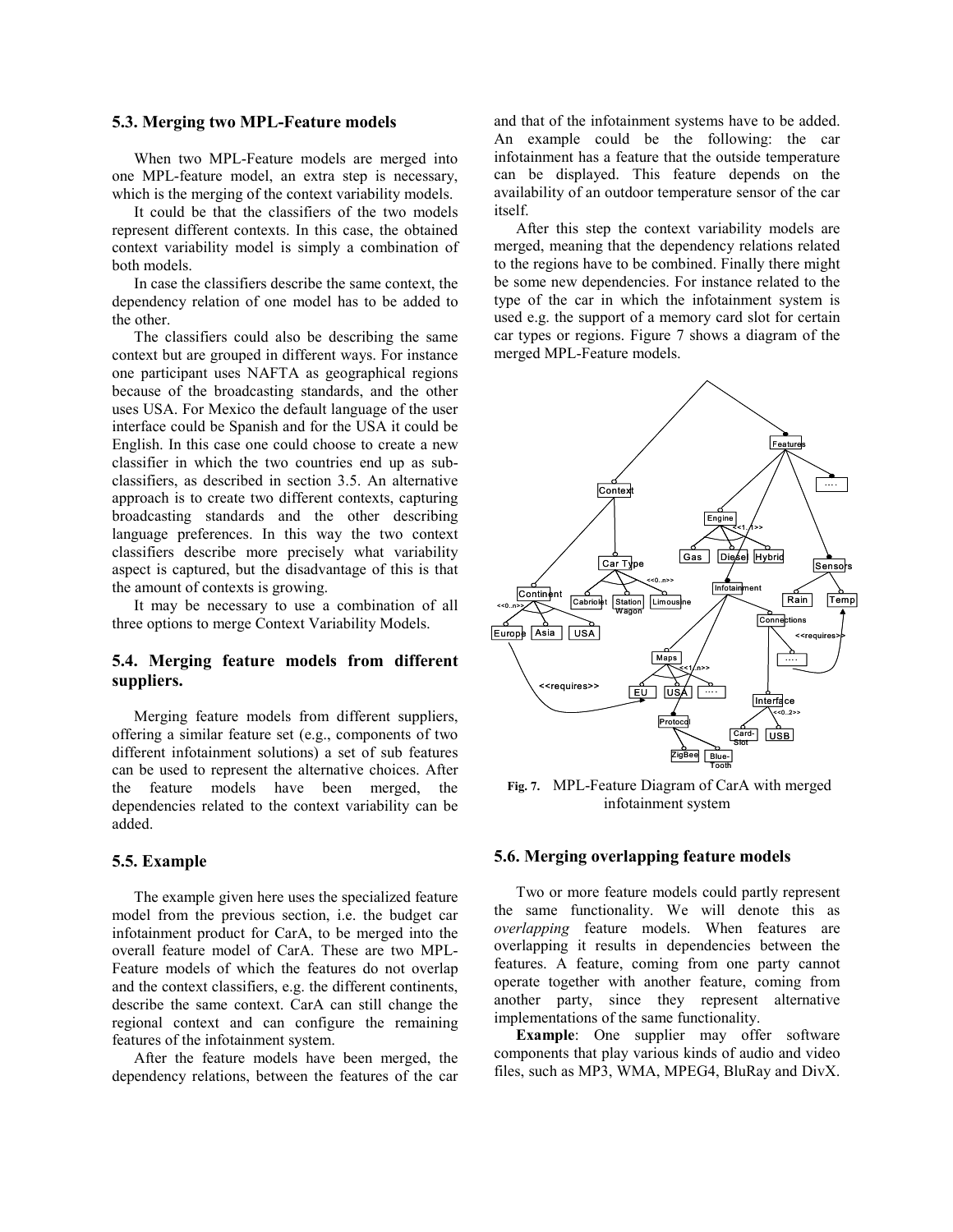Another supplier may offer software components that play various audio files and can also rip CDs. In this example part of the functionality is overlapping.

The easiest way to avoid this would be to ask the suppliers to create specialized versions that do not contain overlapping features. In practice one might be faced with commercial off the shelf software for which this is not possible. Furthermore it might be possible that different suppliers are used for different contexts, e.g. one supplier for the Asian market and others for the European market. Another solution is to split the two feature models and create separate leaves, which represent different functionality. The last solution is to add dependency relations where one feature (group) excludes the other.

In this section we have given an introduction to overlapping feature models, which is a generic problem for software supply chains. Merging feature models, especially when they are overlapping, requires a significant engineering activity. We believe that this can hardly be automated, but that the explicit representation of context assists the process of identifying and resolving overlap.

# **6. Comparison with related work**

Several authors have addressed how to store the feature information for multiple product lines one model, thus avoiding the redundancy and inconsistencies due to changes, as discussed in [14,15]. We discuss the differences between the approaches in this section.

Reiser and Weber [15] also consider using of a product model in tree form with "includes" and "exclude" links to the feature model. They begin by exploring how constraints that depend on combinations of contexts could be represented by nesting contexts hierarchically in the product tree, so that only one leaf need be considered for each product. However, they identify the limitations of this approach and introduce the use of Product Sets, each of which is a subset of all the conceivable products. Product Sets are defined by the inclusion or exclusion of particular features from the final products. This cannot be applied in a software supply chain, where a supplier does not know all the configurations of the final product. In contrast, our approach only reasons about constraints on the features that we supply, maintaining them as logical expressions on the contexts. At successive integration stages, the constraints on features from different suppliers can be related. A variability management tool would combine the expressions to form composite constraints and create the appropriate graphical representations.

Our approach therefore achieves the aims of Reiser and Weber, in storing the dependencies and their rationales together, thereby ensuring that no new source of inconsistency is introduced, but in a form that can be employed in a supply chain.

Buhne *et al.* [21] describe an approach to model multiple product lines by using an extension of the OVM model [20]. In their approach only one dimension of the context can be modeled, for instance the product type (DVD, MP3, Hard-disk-recorder), or the geographical region. In our approach several dimensions of the context variability can be expressed within one model.

Czarnecki *et al.* [5] suggest using a level-0 feature model describing the different market segments or geographic regions as a high level requirement. However, they do not address how to integrate the constraints from combinations of these classifiers.

Buhne *et al.* [11] and Reiser and Weber [22] describe the use of multiple levels of feature models to deal with different abstraction levels. Their research aimed at dealing with large feature models in large organizations.

# **7. Preliminary experimental results**

A number of preliminary experiments where executed within NXP Semiconductors to validate our approach. NXP is a tier-1 supplier. It delivers products to various customers such as manufacturers of Televisions, DVD-recorders, Mobile Phones and the automotive industry. Products consist of both Hardware (ICs) and software.

The customers integrate the hardware and software from NXP and other suppliers to create a product that is delivered to end-users. Part of the variability is configured by NXP and part by the customers. NXP buys software components, for instance operating systems that have to be configured for our products. Furthermore, within NXP there are organizational units that are specialized in creating reusable assets. These internal units are act as internal suppliers.

The following experiments where executed:

- Defining context classifiers and creating an MPL-Feature model.
- Generating specialized MPL-Feature models.
- Merging feature models.

Five persons from different organizational units from NXP where involved.

We used two commercial variability management tools that are based on conventional feature modeling. Creating an MPL-feature model, including a wide range of dependency relations, was straightforward and was well supported by the tools. There were several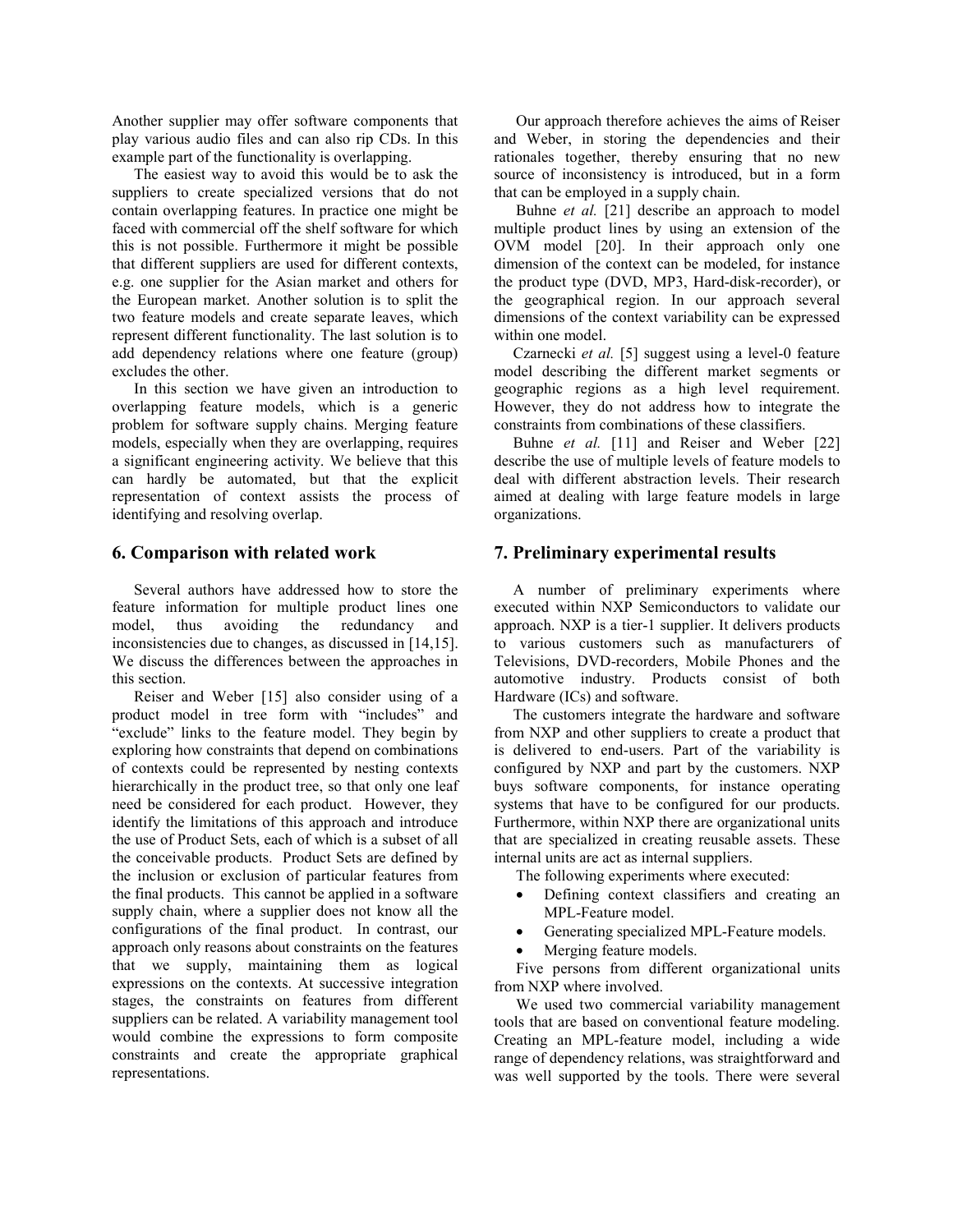ways to present the features and relations in different graphical and textual styles and provide consistency checking. One of the tools was able to visualize the result of a choice in the context model on the feature model. This proved to be very essential when making configuration choices in large models, when a feature selection is found to be constrained unexpectedly.

Neither of the tools we used could support the specialization of dependencies between features that specializes the cardinalities. However, there was no case where actual products needed this.

For staged configurations a prototype was available in one tool. With this prototype we could generate specialized MPL-feature models, both for internal as well as external customers.

For merging feature models it was possible to create a model in which the feature models where separate leaves. It was not possible to merge a feature model in such a way that one feature model is a leaf of another. For this, we used a manual process by copying and pasting parts of a feature model into a new feature model.

We have not executed experiments with merging overlapping features, although we have identified cases from NXP's practice in which this occurs.

Although the tools could not fully support this way of working at this moment, the approach was considered as intuitive and straightforward. It has therefore been decided to adopt this approach at NXP.

# **8. Discussion and further research**

The definition of the context classifiers may not be easy in all situations. To differentiate between product types and customers is straightforward and seems to work for different domains. To define regions may not be so straightforward. For instance, in some countries traffic drives on the left side of the road: South Africa, the UK and Suriname. These three countries are located in different continents. It requires careful consideration to decide what aspect of the context is captured. We believe that requirements elicitation can benefit from this approach and may avoid problems like interoperability in consumer electronic product [23]. Further research is needed.

The dependency relation between a feature and the cardinality of another feature could be useful in conventional feature modeling as well. For instance the amount of processes that can run together depends on the amount of memory in the system.

#### **9. Conclusions**

The concept presented in this paper provides a solution for modeling multiple product lines by using the novel concept of Context Variability.

The Context Variability Model provides an intuitive way to capture the variability and commonality in the requirements that originate from different contexts, such as different product types, geographic regions and customers. With this concept it is possible to capture several dimensions of variability in the context space in one model.

The concept fits very well in staged development and supports software supply chains. Extensions to the approach are possible to support the development lifecycle, for instance by adding an extra branch that describes the hardware architecture.

Our preliminary experiments showed that the approach is straightforward to use. Because our approach is based on conventional feature modeling, many variability management tools give the support needed for our approach. This makes it a very attractive candidate to be applied in the industry. NXP Semiconductors has decided to adopt this approach.

#### **10. Acknowledgements**

The authors would like to thank Hans den Boer, Wouter Batelaan, Jean-Marie Trager, Somasundaram Venkatachalam and Aart Matsinger from NXP Semiconductors and Rob van Ommering from Philips for sharing experimental results, fruitful discussions and the challenging problems they have given us.

#### **11. References**

[1] Clements P., Northrop L.: *Software Product Lines: Practices and Patterns*, Addison-Wesley, Boston, MA 2001.

[2] Kang K., Cohen S., Hess J., Nowak W. Peterson S.: Feature-oriented domain analysis (FODA) feasibility study, *Technical Report CMU/SEI-90-TR-21,* Software Engineering Institute, Carnegie Mellon University, Pittsburgh, PA, 1990.

[3] Czarnecki, K, Eisenecker, U.W. *: Generative Programming: Methods, Tools, and Applications*, Addison-Wesley 2000.

[4] Czarnecki, K, Helsen, S, Eisenecker, U: "Staged Configuration using feature Models". *Software Product Lines, Lecture Notes in Computer Science*, Springer, 2004.

[5] Czarnecki, K, Helsen, S, Eisenecker, U: "Staged Configuration through specialization and Multi-Level